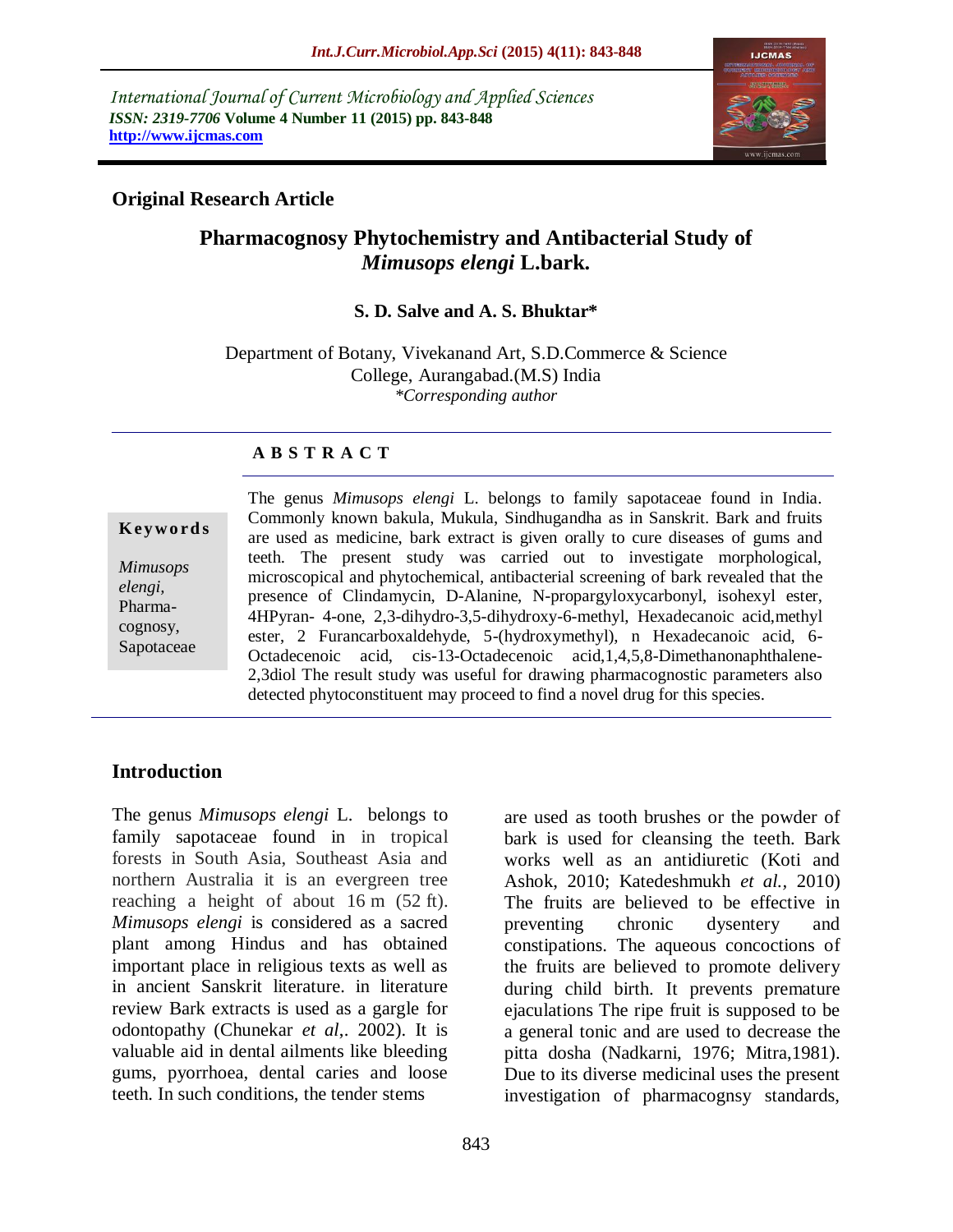phytochemical and antibacterial study was carried out

## **Morphology**

#### **Family Sapotaceae**

*Mimusops elengi* L. Sp. Pl. 349. 1753; Cl. in Hook. f. Fl. Brit.India 3: 548. 1882; Cooke, Fl. Pres. Bombay 2: 155. 1958 (Repr.); Naik,Fl. Marathwada 1: 518.1998; Pradhan in Singh et al.,Fl. Maharashtra St.Dicot. 2: 294. 2001.

## **Vernacular Name**

English : *Bullet-wood tree, Indian Medlar*  Hindi: *Maulsari,* Urdu: *Kirakuli* Tamil: *Magizhamboo* Malayalam: *Ilanni* Bengali:

*Bakul* Marathi : *Bakuli* Kannada: *Ranjal*  Gujarati : *Barsoli*

## **Description**

Tree, much branched 5-8 m tall; bark dark gray fissured, scaly; branches compact, glabrous. Leaves arranged spirally alternate, ovate elliptic or oblong-elliptical, 4-12 x 2-5 cm, acute or rounded at base, margin entire and undulate, shortly acuminate; petioles 1-2 cm long with minute caducous stipules. Flowers axillary, solitary, fragrant, 1.5- 2 cm across; pedicels 7-18 mm long, pubescent. Sepals 7-10 mm long, brown-pubescent outside; 2 whorles of 4 outer ones ovatelanceolate, inner ones lanceolate; Corolla creamy white, with a short tube and 8 lobes, each deeply divided into 3; lobes linear oblong, 8-10 mm long, about 24, in 2 series. Stamens 8, alternating with 8 staminodes. Ovary superior pubescent. Berries ovoid, 2 - 3 cm long, orange color when ripe. Seeds solitary, ovoid, compressed, brown.

Soil type: Black soil

Flowers and fuirts January to July.

Locality In all districts.

#### **Materials and Method**

#### **Microscopy**

Transverse section obtained by hand sectioning with help of blades. The permanent slides of these sections were made by using different grades of alcohol and xylol. While stains were used as saffranin and light green. Observations were under taken with light microscope and photographe using image processing software.

#### **Maceratrion**

The bark were studied by maceration techniques. The pieces of bark were boiled in Jeffery fluid (chromic acid 10% and nitric acid 10% in (1:1 proportion).The photographs were taken by Sony digital camera model Cybershot DSCH70.The dimensions of the cells were measured with the help of microscope and by micrometry.

## **Phytochemical Study**

For phytochemical study plant extracts were prepared by Soxhlet extraction .

## **Preparation of Extract**

25 gram of powder drug was extracted with methanol solvent using soxhlet extractor for 18 hours at 65 ºC. The extracts were filtered through a Whatman filter paper no. 42 (125 mm) and concentrated at 40 ºC by using an evaporator and stored in amber color bottle at 4 ºC. These extracts were send to *Sophisticated Analytical Instrumentation Facility, Indian Institute of Technology Bombay, Powai Mumbai, India.*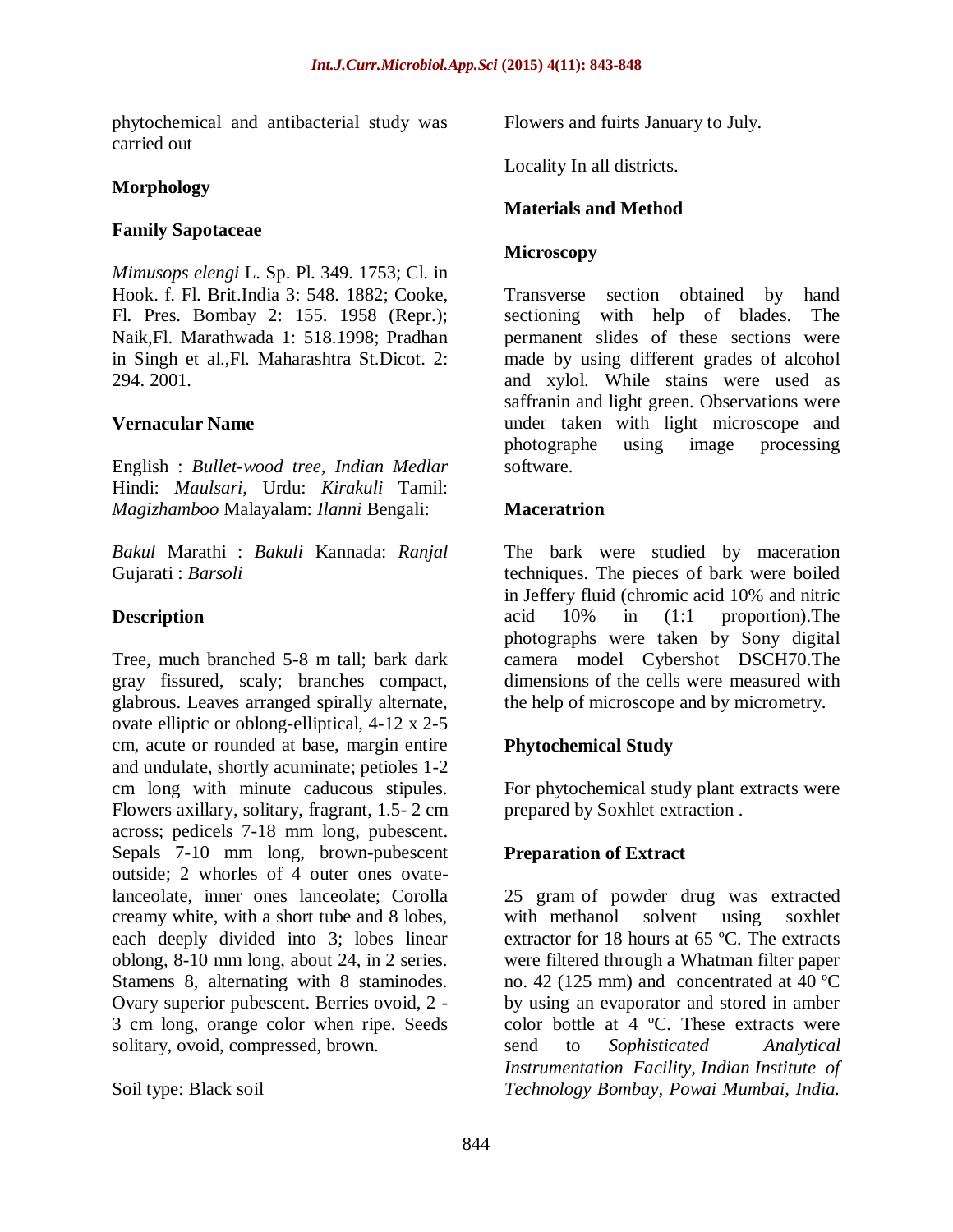For GC-MS (Gas chromatography mass spectroscopy) for detection of phytochemicals and same extracts were used for antibacterial screening.

# **GC-MS Analysis**

For each sample the analytical method is same while the oven temperature is variable, Injection port temperature is 250, Carrier gas is Helium 1ml /sec. Inter face temperature is 250, Ion source is at 200, Analysis was done by using E+ ionization with 70ev, The MS is AccuTOF GCV, Column through the sample passes is HP-5. The MS detection was completed in 36 minutes. The detection employed the NIST Ver. 2.0-year 2005 library.

## **Antibacterial Screening**

# **Microorganisms**

The three different species of bacteria used in the screening process were gram positive *Staphylococcus aereus* and gram negative *Pseudomonas aeruginosa* and *Escherichia coli.* a pure bacteria strains were supplied by the Government Medical college Aurangabad, Maharashtra.

## **Disc Diffusion Method**

The bacterial activity was performed by Disc Diffusion method (Baur *et. al.,* 1996). The sterilized (autoclaved at 120 ºC for 30 min) Nutrient agar medium pour into sterile petriplates. Paper discs made using whatman filter paper no. 1 (6 mm diameter). Discs were sterilized and impregnated with 50 Micro liter plant extract and placed on seeded plate. Blank disc impregnate methanol used as a control these plate were incubated at 37 ºC for 24 hours to allow maximum growth of bacteria antibacterial activity of plant extract

determined by measuring the diameter of zone of inhibition. It is expressed in millimeter the experiment carried out three times.

# **Results and Discusion**

# **T.S of Bark**

Transverse section of bark dark brown in color. Cork 5-6 layered composed of rectangular compactly arranged cell. Phellogen 2 - 3 layered. Cortex composed of phloem parenchyma irregular cells ca 18 -  $20 \times 20$  -24 μm alternating lignified group of fibres ca 10 -  $12 \times 12$  - 15 µm traverld by medullary rays composed of squarish cell ca 20 -  $50 \times 20$  - 22 µm. Secondary phloem is a wide zone composed of sieve tubes, companion cells, phloem parenchyma alternating strands of phloem fibers by phloem rays. (fig-1)

# **Maceration**

# **Parenchyma Cells**

Cells are thick walled, squarish, rhomboid, reactangular, pits few-many,distribution all over the cell, cell wall continuous ranges 60- 159 x 30-50 μm and average 140 x 50 μm (fig 2, Table no. 1).

## **Fibres Pitted**

Fibre long, slender, tapering sharply pointed at both ends rarely forked at one or both ends, outline entire ranges 700 - 900 x 30 -40 μm and average 864 х 32 μm (Table no. 2)

## **Tracheids**

Long, slender, ends blunt or pointed at one or both fork at one end, pits few-many, elongate in one-many rows, alternate,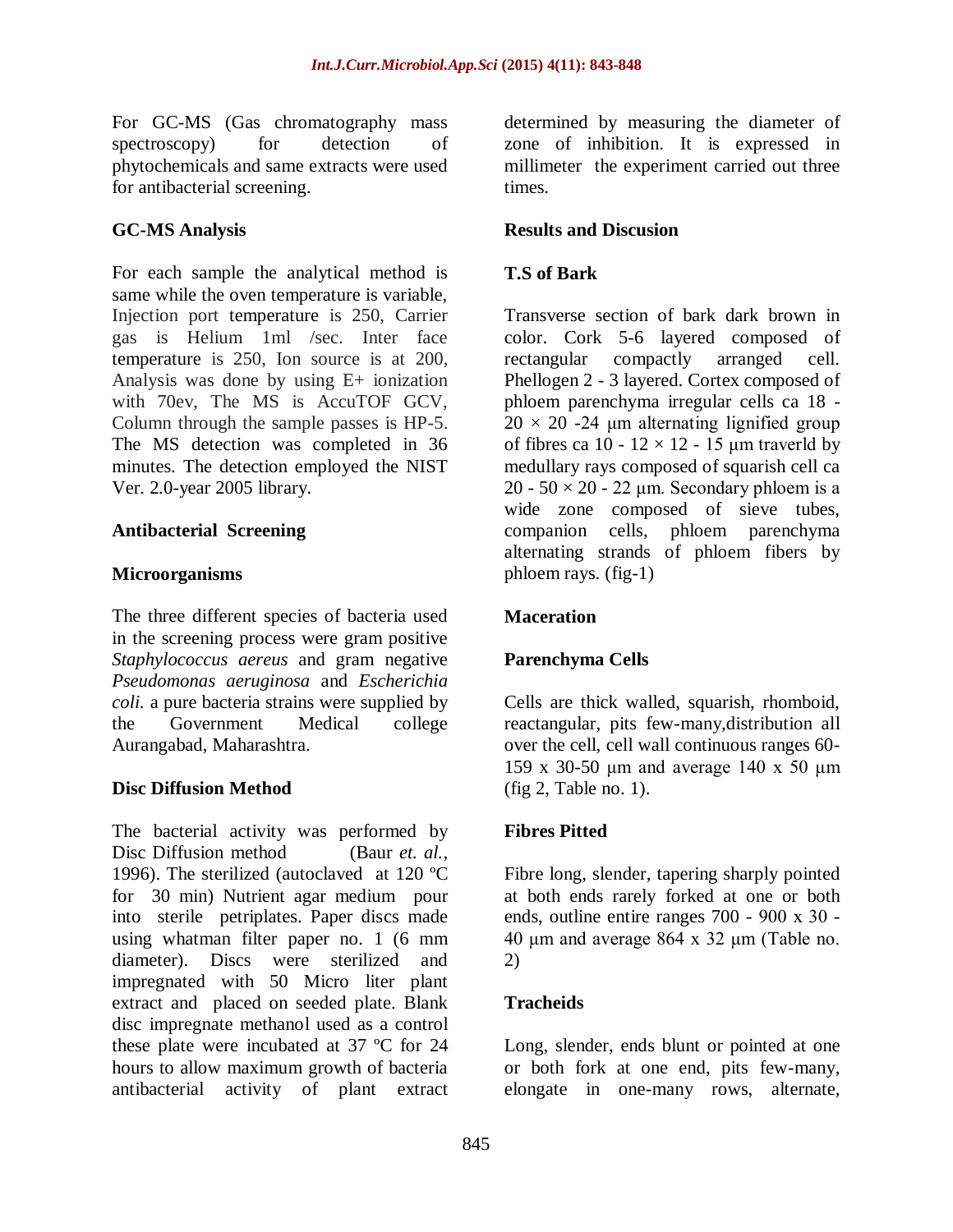outline irregular ranges 700 - 1200 x 30 - 40 μm and average 964 x 34 μm (Table no. 3)

#### **Sieve Element**

Sieve element are short. Tapering horizontal at both ends,with few pits, pits are alternate, elongate ranges 300 - 500 х 40 -45 μm and average 360 х35 μm (Table no. 2) (fig-3).

#### **GC-MS Analysis**

The results pertaining to GC-MS analysis led to the identification of number of compounds from the GC fractions of the methanolic extract of *Mimusops elengi* L. These compounds were identified through mass spectrometry attached with GC. The results of the present study were tabulated in Table 17. The compound prediction is based on Dr. Duke's Phytochemical and Ethnobotanical Databases. The results revealed that the presence of Clindamycin, D-Alanine, N-propargyloxycarbonyl, isohexyl ester, 4HPyran- 4-one, 2,3-dihydro-3,5-dihydroxy-6-methyl, Hexadecanoic acid,

methyl ester, 2 Furancarboxaldehyde, 5- (hydroxymethyl), n Hexadecanoic acid, 6- Octadecenoic acid, cis-13-Octadecenoic acid, Octadecanoicacid, Tungsten, dicarbonyl, tetramethyl ethanediamine 1,4,5,8- Dimethanonaphthalene-2, 3 diol (table-2)

#### **Antibacterial Screening**

*Mimusops elengi* L. showed 14 mm zone of inhibition against *Pseudomonas aeruginosa*  and significant activity against *Staphylococcus aereus, Escherichia coli*  (table-3)

In conclusion, the present investigation various standardization parameters such as morphology, anatomy, maceration, phytochemical study could be help in authentication of bark drug of *Mimusops elengi* L. the result of present study will also serve as reference material in preparation of monograph. However, isolation of individual phytochemical constituents may proceed to find a novel drug.

| <b>Name of compound</b>                                    | <b>Structure of compound</b> | <b>Retention</b><br>time | Molecular<br>formula    | Molecular<br>weight |  |
|------------------------------------------------------------|------------------------------|--------------------------|-------------------------|---------------------|--|
| Clindamycin                                                | Н<br>CI<br>OH<br>OH<br>ÓН    | 5.9                      | $C_{18}H_{33}ClO_5N_2S$ | 424.18              |  |
| Ⅲ<br>Alanine.<br>N-propargyloxycarbonyl,<br>isohexyl ester | NH                           | 5.9                      | $C_{13}H_{21}O_4N$      | 255.15              |  |
| 4H-Pyran-4-one, 2,3-dihydro-<br>3,5-dihydroxy-6-methyl     | OH<br>H <sup>o</sup>         | 7.2                      | $C_6H_8O_4$             | 144.04              |  |
| 2-furancarboxaldehyde,<br>5-(hydroxymethyl)                | OН<br>$O_{\leq}$             | 8.9                      | $C_6H_6O_3$             | 126.03              |  |
| Hexadecanoic acid,<br>methyl ester                         | ⌒                            | 19.4                     | $C_{17}H_{34}O_2$       | 270.45              |  |
| n-hexadecanoic acid                                        | $\mathbf{O}_{\approx}$       | OH<br>19.6               | $C_{16}H_{32}O_2$       | 256.42              |  |
| 6-octadecenoic acid                                        | $\mathbf{O}_{\approx}$       | OH<br>22.2               | $C_{18}H_{34}O_2$       | 282.26              |  |

**Table.1** Phytochemicals Present in Bark of *Mimusops elengi* L.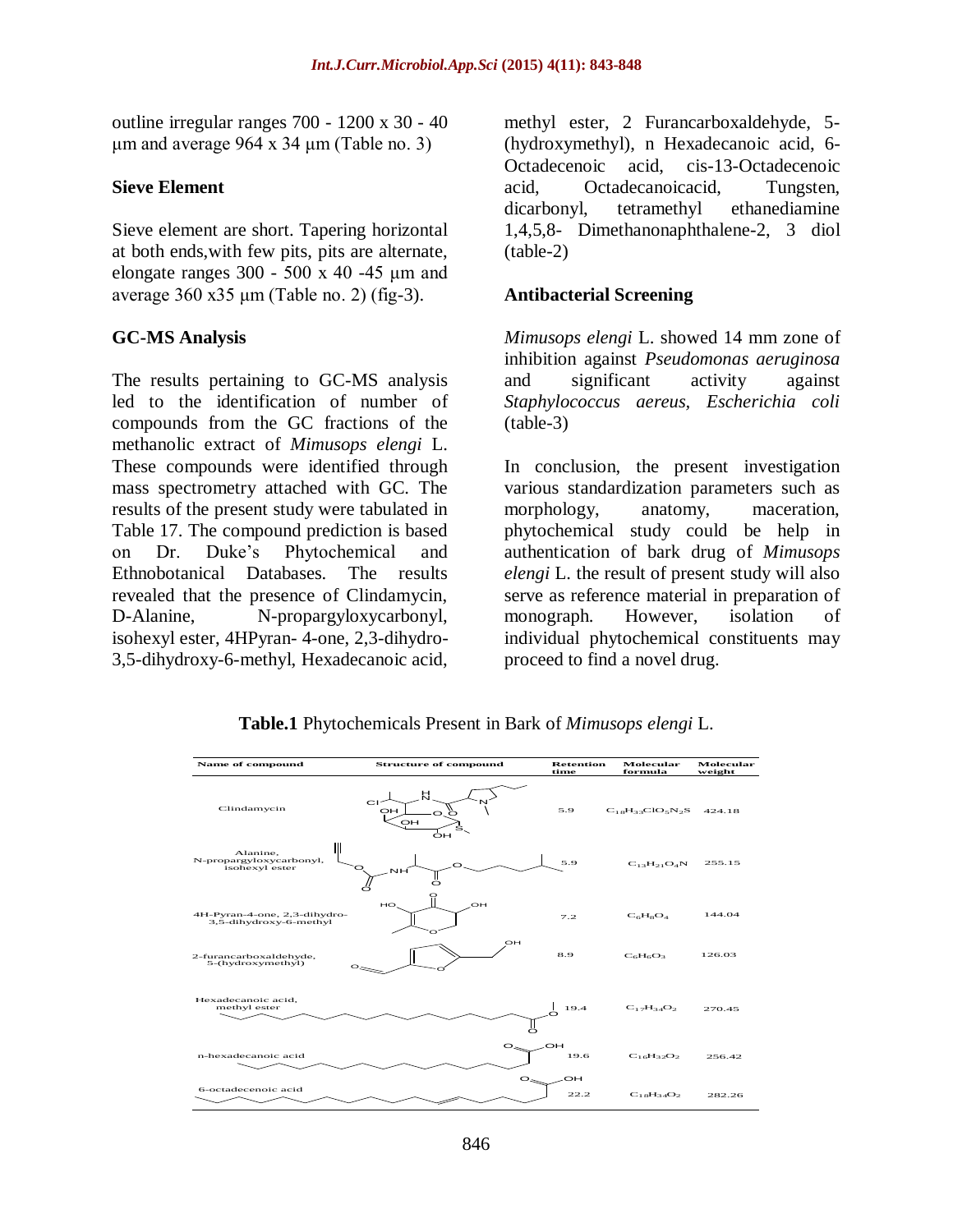#### *Int.J.Curr.Microbiol.App.Sci* **(2015) 4(11): 843-848**



**Table.2** Dimensions of Parenchyma and fibres of bark of plant species

| <i>Mimusops</i><br>fruit methanol extract | elengi L.   Pseudomonas aeruginosa | . Staphylococcus aereus | Escherichia coli | control |
|-------------------------------------------|------------------------------------|-------------------------|------------------|---------|
| (Zone of inhibition (mm))                 |                                    |                         |                  |         |
|                                           |                                    |                         |                  |         |

#### **Table.3** Antibacterial screening of selected plant part

| Sr        | Name of plant species | <b>Plant part</b> |                                  | Length $(\mu m)$ |         | Width $(\mu m)$ |         |
|-----------|-----------------------|-------------------|----------------------------------|------------------|---------|-----------------|---------|
| $\bf{no}$ |                       |                   |                                  | range            | average | range           | average |
|           | Mimusops elengi L.    | Bark              | Thick walled<br>parenchyma cells | 60-159           | 140     | $30 - 50$       | 50      |
|           |                       |                   | Pitted fibre                     | 700-900          | 864     | $30-40$         | 32      |

# **Figure.1**